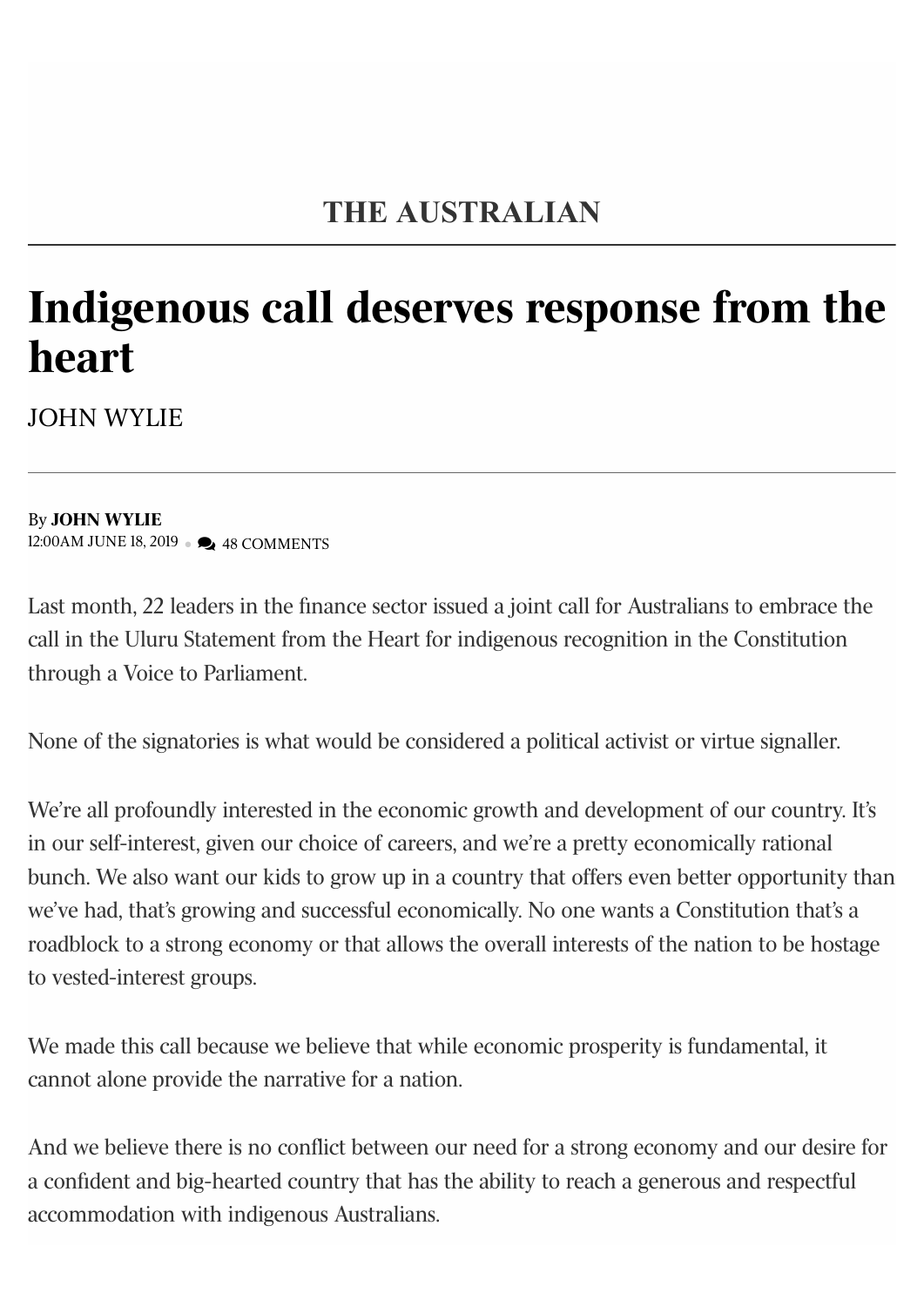We believe that accepting the call in the Uluru Statement for constitutional recognition will be a foundation stone of a modern Australia that's a spiritually generous country truly at peace with itself and its history.

We have confidence and faith that while much detail remains to be negotiated, the leaders who will guide this process for indigenous Australia have the wisdom and judgment to arrive at a balanced and reasonable conclusion — without our asking for every "t" to be crossed or "i" to be dotted before we express support.

This would be a conclusion reflecting what indigenous leaders do every day — walking in two worlds, proud members of indigenous communities and proud Australians too.

It's an expression of trust in, and respect for, indigenous Australia. In this way we would honour our indigenous brothers and sisters and their forebears, and acknowledge their incredible history of more than 60,000 years of continuous inhabitation of this country and their indelible connection to this land.

Recognition in the Constitution through an advisory Voice to Parliament would be unique in the world, but so is their story, their culture, their history and their connection to the land.

And we would show trust that the power sought with the voice will be used wisely for the long-term benefit of indigenous people, trust that due weight will be given at the same time to the interests of all Australians.

And this trust has already been merited by the leadership shown by the indigenous community in coming up with the Uluru Statement — a masterful effort to unite around a single succinct proposition on a major issue of principle, from a highly disparate range of initial views, a task that on occasion proves too hard for our political parties.

Those who fear this evolution of our Constitution would be wise not to underestimate modern indigenous Australia.

Underneath the radar, a golden generation of young indigenous leaders is emerging in our country.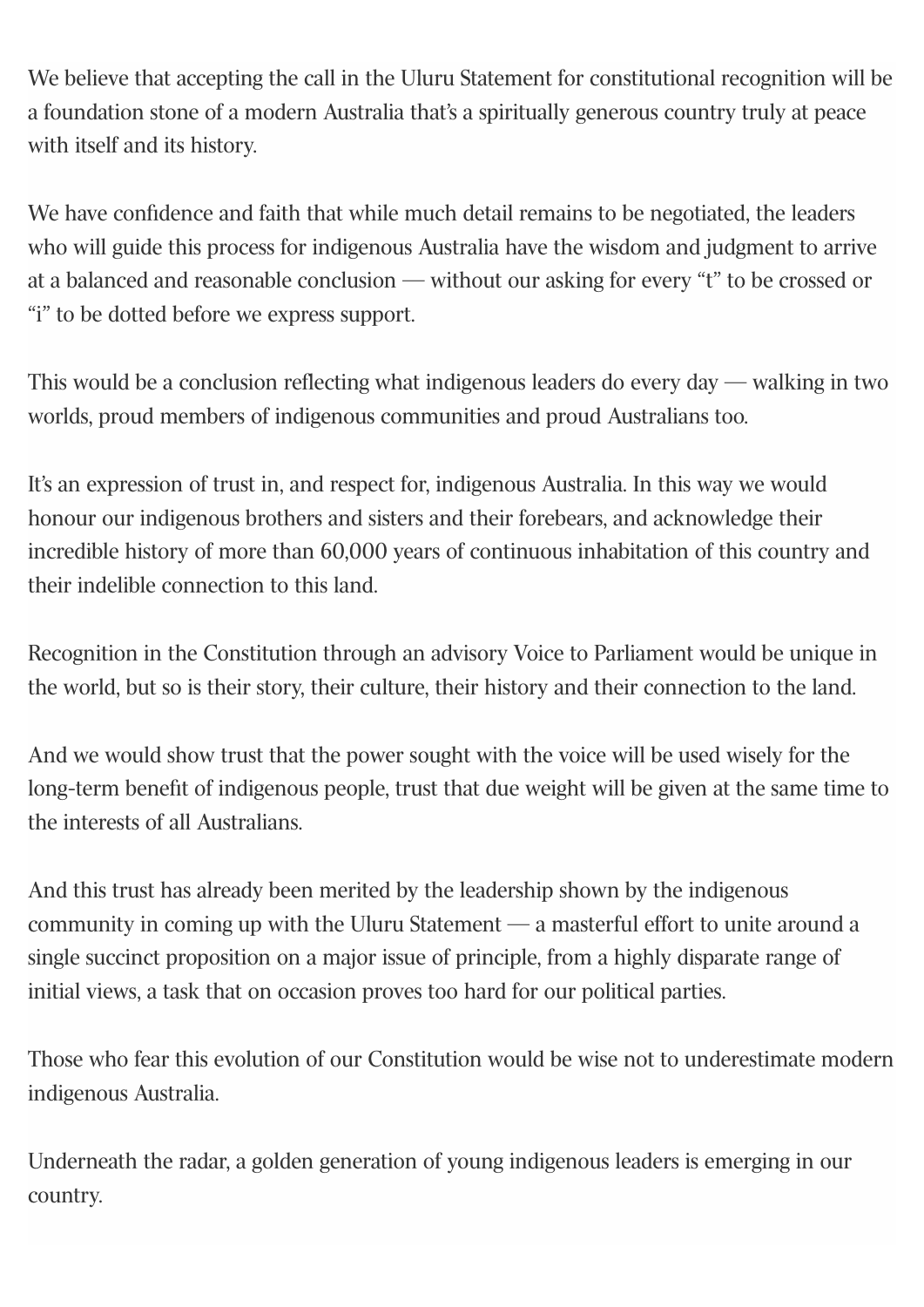Highly educated, accomplished and public-spirited indigenous leaders of the future abound around us.

One example is the 40 indigenous men and women under the age of 30 who've won entry to the world's finest universities in the past decade — Oxford, Cambridge, Harvard, Berkeley, Columbia and others. Winning entry into these famous institutions is the hardest and most competitive student academic achievement in the world today, and these kids have done it purely on their own academic merit, with no positive discrimination involved, only financial support from the Charlie Perkins and Roberta Sykes scholarships run by the Aurora Education Foundation after winning entry to these universities.

That's 40 Noel Pearsons and Megan Davises in the making. Young Australians of this calibre will have much to contribute to our national public life in the future, for the good of all.

This is not to gloss over the many and deep challenges that exist in tackling entrenched indigenous disadvantage in our country, and the need for practical solutions to practical problems in addition to addressing these structural and symbolic issues.

But it does say there are solid grounds for hope.

Common sense also says that the daunting prospect of winning a referendum vote, the first since 1977 if it comes to pass, will drive people towards the centre when negotiating the detail of the voice. Overreach of the kind feared by opponents of change is unlikely because this would almost certainly condemn a referendum proposal to failure.

The opening ceremony for last year's Gold Coast Commonwealth Games gave prime billing to the story of indigenous Australia. The giant Migaloo whale that concluded the ceremony was designed by local Quandamooka artist Delvene Cockatoo-Collins, as was all the artwork for the Games medals now sitting in living rooms across the world.

The ceremony was beautiful and moving, but it's hard to avoid the question: if the story of indigenous Australians is how we like to present ourselves to the world when we're putting on a show, how can we with decency refuse them the place they seek respectfully in our country's governance framework?